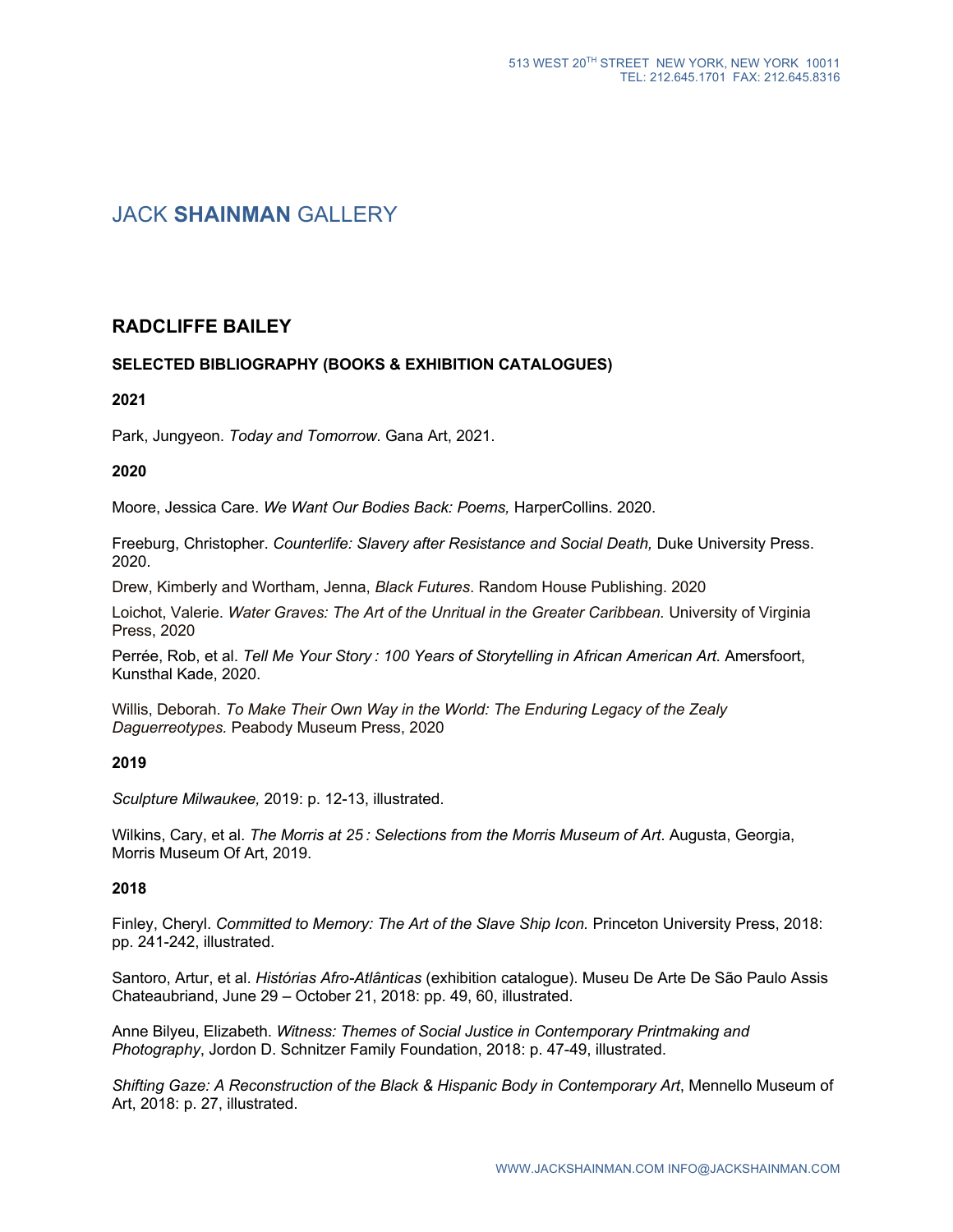# **2016**

Yates, Joey and Aldy Milliken. *Material Issue* (exhibition catalogue), Kentucky Museum of Art and Craft, Louisville, Kentucky, June 4 – September 4, 2016: pp. 12-13, illustrated.

Cochran, Rebecca, Kurzner, Lisa, Rooks, Michael and Wieland, John. *Homeward: Selections from the Wieland Collection*. The Wieland Collection. 2016: pp.169, 200, illustrated.

# **2015**

Slome, Manon and Naomi Hersson-Ringskog. *Bring In The Reality*. (exhibition catalogue). No Longer Empty, Nathan Cummings Foundation, New York, May 13 – September 11, 2015: p. 7, illustrated.

*Art in Embassies Exhibition*. United States Embassy Rabat. 2015: pp. 10-11, cover, illustrated.

*Nasher 10*. Nasher Museum of Art at Duke University. 2015: p. 127, illustrated.

## **2014**

Bailey, Radcliffe, and Loretta Yarlow. *Ten Contemporary Artists Explore the Legacy of W.E.B. Du Bois in Our Time*. (exhibition catalogue), UMASS Amherst, University Museum of Contemporary Art, 2014: pp. 6, 11, 45, 64-69.

Sichel, Berta. *First International Biennial of Contemporary Art of Cartagena de Indias, Colombia* (exhibition catalogue). BIACI, Colombia. 2014.

*Field, Road, Cloud: Art and Africa*, (exhibition catalogue), Des Moines Art Center, Des Moines, Iowa, February 14 — April 19, 2015: p. 14, illustrated.

## **2013**

Cooksey, Susan, Robin Poynor and Hein Vanhee, eds. *Kongo across the Waters* (exhibition catalogue). Gainesville: University Press of Florida, 2013: pp. 377–384, illustrated.

## **2012**

David C. Driskell Center. *African American Art Since 1950: Perspectives from the David C. Driskell Center*. College Park, MD: David C. Driskell Center, 2012: p. 44, illustrated.

Piché, Thomas, and Richard Rinehart. *Remix: Selections from the International Collage Center* (exhibition catalogue). International Collage Center in Association with Daum Museum of Contemporary Art, 2012: p. 24, illustrated.

## **2011**

*Karmic Abstraction* (exhibition catalogue). Text by John Yau. Philadelphia: Bridgette Mayer Gallery, 2011.

*Radcliffe Bailey: Memory as Medicine* (exhibition catalogue). Texts by Carol Thompson with contributions by Rene Barilleaux, Manthia Diawara, Michael Rooks, and Ed Spriggs. Atlanta: High Museum of Art, 2011.

Remix: Selections from the International College Center. international college center; Daum Mueseum of Contemporary Art. 2011.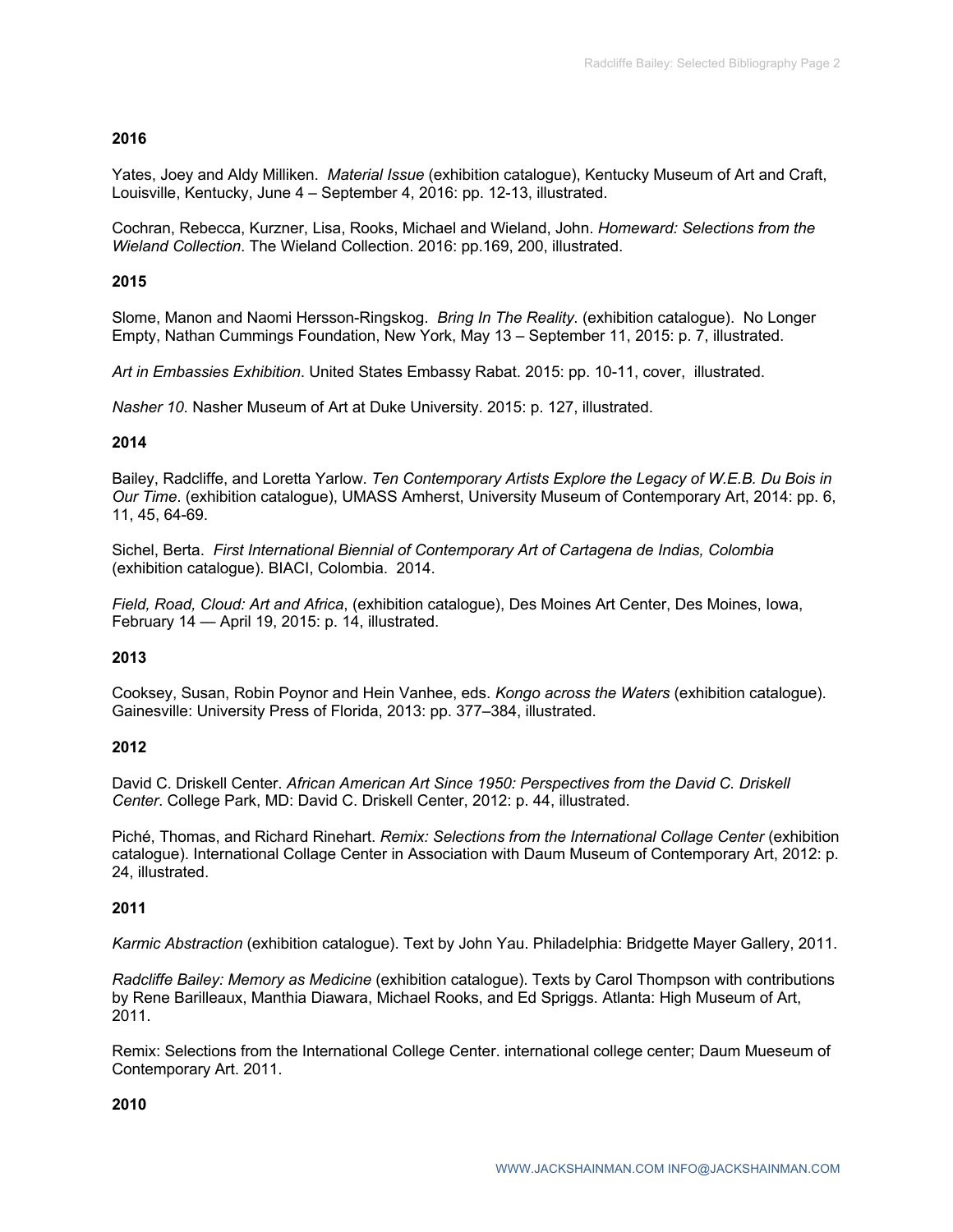*Afro Modern: Journeys through the Black Atlantic* (exhibition catalogue). Texts by Petrine Archer, Roberto Conduru, Manthia Diawara and Edouard Glissant, Courtney J. Martin, Kobena Mercer, and Huey Copeland. Liverpool: Tate Liverpool, 2010.

*Southern Journeys: African American Artists of the South* (exhibition catalogue). Ocala: Appleton Museum, 2010.

Stamey, Emily. *Art of Our Time*. Washington: University of Washington Press. 2010.

### **2009**

*Encyclopedia of African America Artists (Artists of the American Mosaic)*. Westport: Greenwood Press, 2009.

*Tradition Redefined: The Larry and Brenda Thompson Collection of African America Art (exhibition* catalogue). College Park: University of Maryland Press, 2009.

### **2008**

*NeoHooDoo: Art for a Forgotten Faith* (exhibition catalogue). Text by Franklin Sirmans, Arthur C. Danto, Greg Tate, Robert Farris Thompson, Jen Budney, Julia Herzberg. Houston: The Menil Collection, 2008.

*Scene in America: A Contemporary Look at the Black Male Image* (exhibition catalogue). Charlotte: Mint Museum of Art, 2008.

### **2007**

*The Color Line* (exhibition catalogue). Text by N'Gone Fall. New York: Jack Shainman Gallery, 2007.

*Taking Aim: Selections from the Elliot L. Perry Collection (exhibition cataloque). Memphis: Rhodes* College Press, 2007.

### **2006**

*Parallel Economies* (exhibition catalogue). Texts by: Franklin Sirmans, Gean Moreno and Odili Donald Odita. Atlanta: Weitz Contemporary, 2006.

### **2004**

*Common Ground: Discovering Community in 150 Years of Art, Selections from the Collection of Julia J. Norrell* (exhibition catalogue). Texts by Jacquelyn Days Serwer, Paul Roth, Merry A. Foresta, and Julia J. Norrell. Washington, D.C.: Corcoran Gallery of Art, 2004.

*Images of America, African American Voices: Selections from the Collection of Mr. and Mrs. Darrell Walker* (exhibition catalogue). Fayetteville: Walton Arts Center, 2004.

Bunting, Craig. *Thinking with Blood: Conflict and Culture in the American South*. Kuttawa, Ky: Running Film, 2003: p. 8, illustrated.

### **2003**

*Black President: The Art and Legacy of Fela Anikulapo Kuki* (exhibition catalogue). New York: New Museum of Contemporary Art, 2003.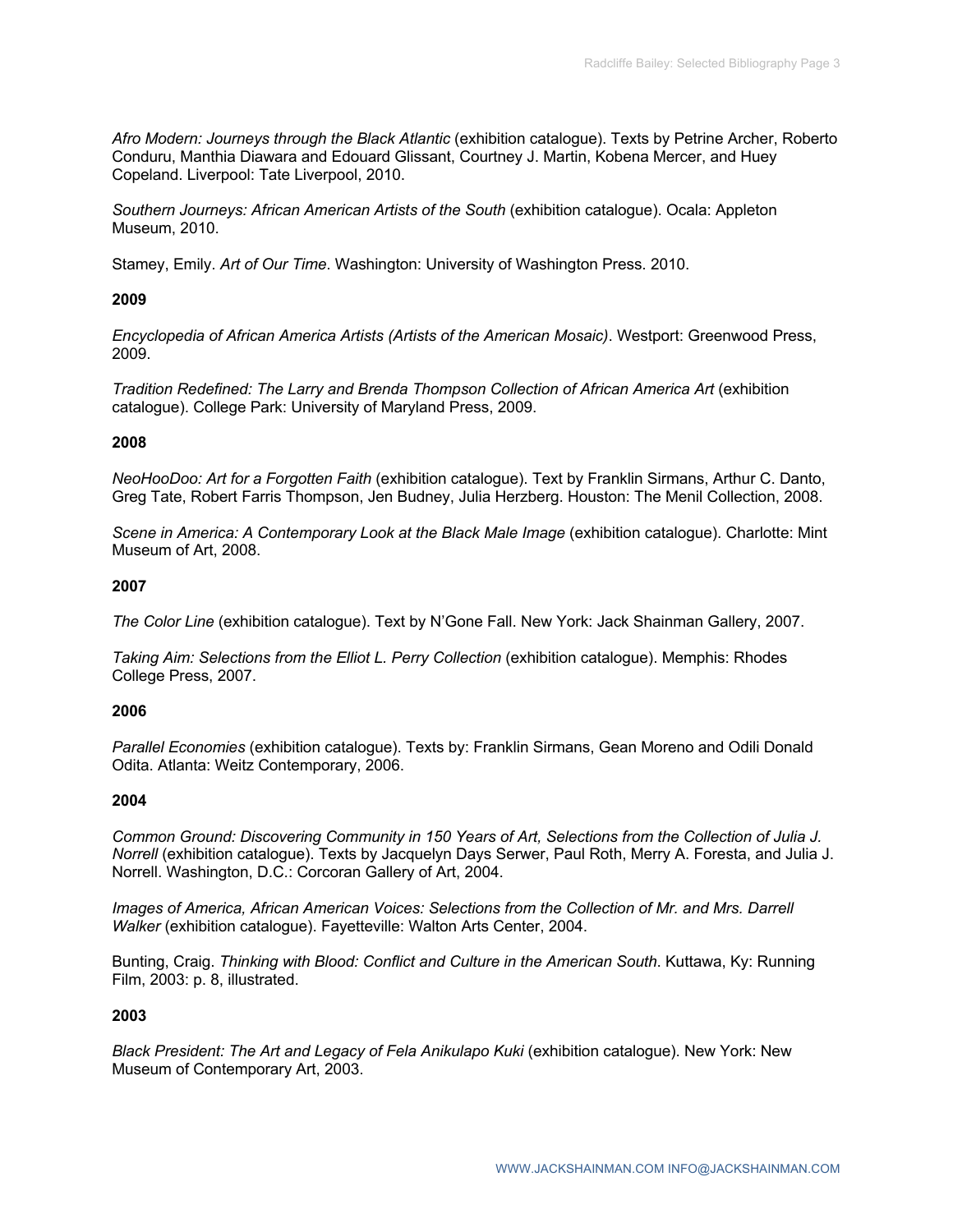*Hair Stories* (exhibition catalogue). Texts by Kim Curry-Evans and Dr. Neal A. Lester. Scottsdale: Museum of Contemporary Art, 2003.

*8 + 1 Artists from Atlanta* (exhibition catalogue). Texts by Theresa Leininger and Jerry Cullum. Cincinnati: Tangeman Fine Arts Gallery, 1993.

### **2002**

Byrne, Chris. *The Original Print: Understanding Technique in Contemporary Fine Printmaking*. Madison: Guild Publishing, 2002.

### **2001**

Frye, Daniel J. *African American Visual Artists: An Annotated Bibliography of Educational Resource Materials*. Lanham: Scarecrow Press, 2001.

*Jazz and Visual Improvisations* (exhibition catalogue). Katonah: Katonah Museum of Art, 2001.

### **2000**

*In the Shadow of the Flag* (exhibition catalogue). Charleston: Tippy Stern Fine Art, 2000.

Klein, Mason. "Radcliffe Bailey at Jack Shainman Gallery" (exhibition review). *Artforum* (February 2000): p. 121.

*Radcliffe Bailey: The Magic City* (exhibition catalogue). Texts by Shannon Fitzgerald, Manuel Jorda, David Moos, and Terrie Sultan. Birmingham: Birmingham Museum of Art, 2000.

Bernard, Catherine, and Stanley Crouch. *Jazz and Visual Improvisations.* Katonah, NY: Katonah Museum of Art, 2000.

### **1999**

Locating the Spirit: Religion and Spirituality in African America Art (exhibition catalogue). Texts by Deborah Willis, Leslie King-Hammond, and Halima Taha. Washington, D.C.: Anacostia Museum and Center for African American History and Culture, 1999.

*1999 Awards for Excellence in the Visual Arts*. New York: The Johnnie L. Cochran, Jr. Art Fund Inc., 1999.

### **1996**

Britton, Crystal A. "Radcliffe Bailey: Blackness." *African American Art: The Long Struggle*. New York: Smithmark Publishers, 1996.

*Burning Issues: Contemporary African America Art* (exhibition catalogue). Text by A. M. Weaver. Fort Lauderdale: Fort Lauderdale Museum of Art, 1996.

*No Doubt: African-American Art of the 90's* (exhibition catalogue). Ridgefield: Aldrich Museum of Contemporary Art, 1996.

Willis, Deborah and Michael H. Cottman. *The Family of Black America*. New York: Crown, 1996.

### **1995**

*Home is Where…* (exhibition catalogue). Greensboro: University of North Carolina Press, 1995.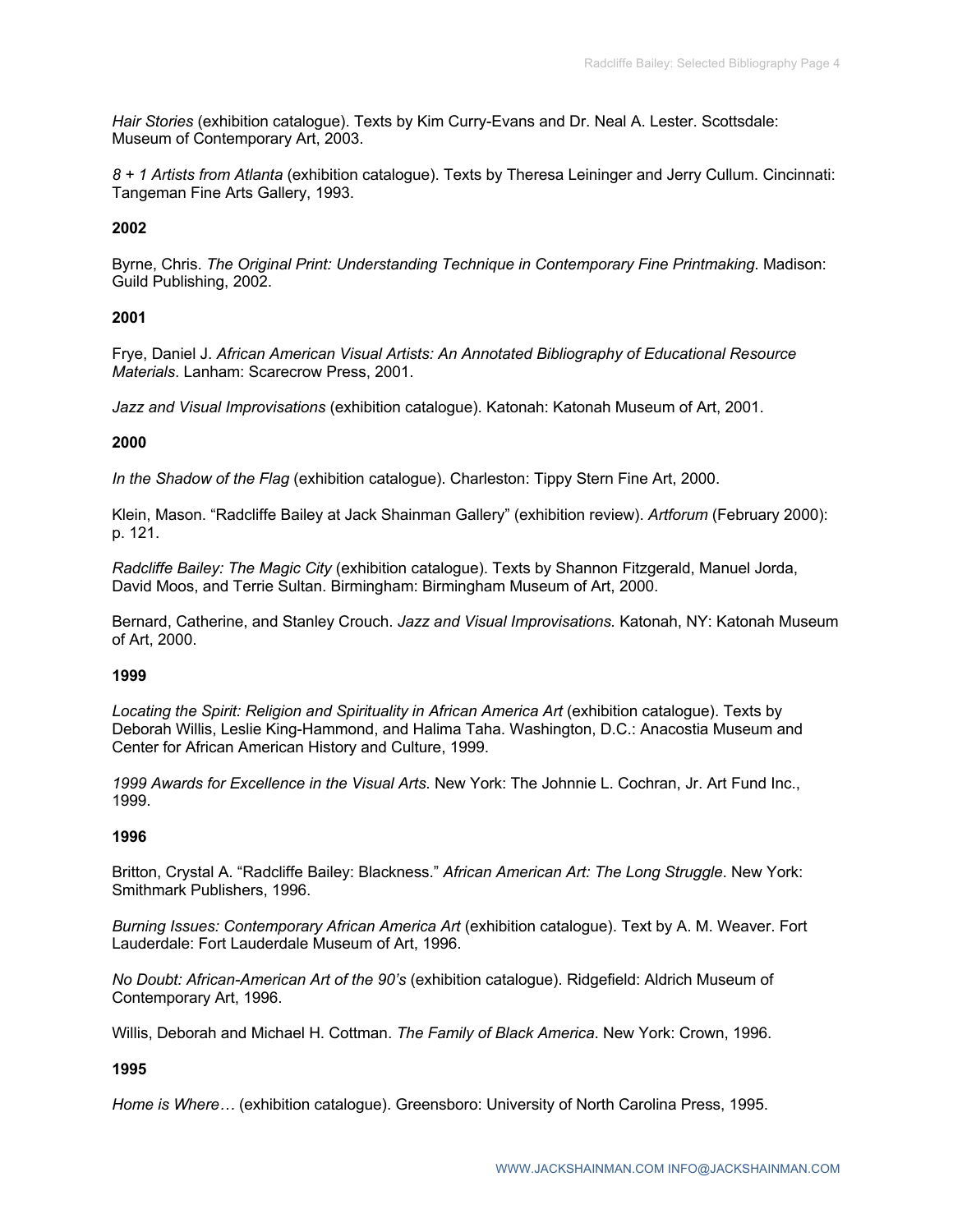### **1994**

*Equal Rights & Justice: Reflections on Rights* (exhibition catalogue). Atlanta: High Museum of Art, 1994.

*The Hale Woodruff Memorial Exhibition: Curator's Choice* (exhibition catalogue). Text by Helen M. Shannon. New York: Studio Museum in Harlem, 1994.

*Radcliffe Bailey: Places of Rebirth* (exhibition catalogue). Texts by Lil Friedlaender, Kevin Sipp, and Ed Spriggs. Atlanta: TULA Foundation Gallery, 1993.

## **1993**

Cullum, Jerry. *Nine from Atlanta* (exhibition catalogue). Cincinnati: Ohio University, 1993.

### **1992**

*ARTCurrents II: Radcliffe Bailey* (exhibition catalogue). Text by Mark Richard Leach. Charlotte: The Mint Museum of Art, 1992.

### **1991**

*The Eleventh Annual Atlanta Life National Art Competition and Exhibition* (exhibition catalogue). Atlanta: Atlanta Life Insurance Co., 1991.

## **SELECTED BIBLIOGRAPHY (PERIODICALS)**

### **2018**

Cascone, Sarah. Goldstein, Caroline. "Beautiful Shows for Beautiful Weather: 34 New York Gallery Exhibitions to See This May." *Artnet News*. 01 May 2018. Online.

Rosen, Miss. "Travelogue A Spiritual Journey." *Upstate Diary*. June 2018. Online.

Donoghue, Katy. "Radcliffe Bailey Uses Memory as Medicine in "Travelogue".' *Whitewall*. 06 June 2018. Online.

Yablonsky, Linda. "Jack Shainman's School is open for the summer with migration themed show." *The Art Newspaper*. 12 June 2018. Online.

Carrigan, Margaret. "The Best Summer Day Trips for Art Outside of New York City". *Observer*. 13 June 2018. Online.

Laney, Jessica. "Another Kind of Living Life (or Those Who Do Not Dance Will Have To Be Shot): Radcliffe Bailey: *Travelogue*." *Bomb*. 28 August 2018. Online.

Princenthal, Nancy. "Worth the Ride: 5 Surprising Exhibition Spaces in Upstate New York." *The New York Times*. 30 August 2018. Online.

### **2017**

Jenkins, Mark. "Radcliffe Bailey exhibition evokes the harsh history of slavery." *The Washington Post*, 28 June 2017. Online.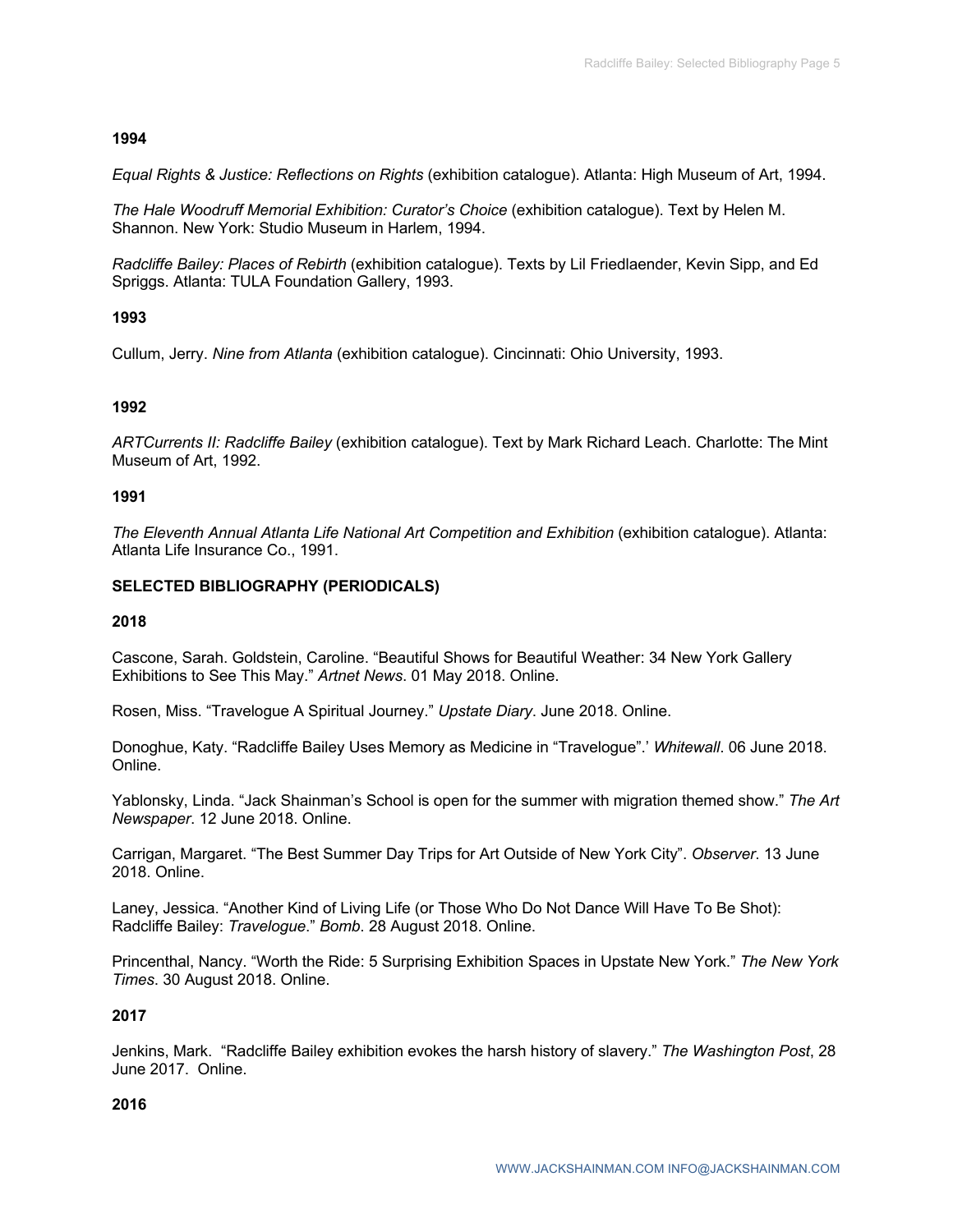Walsh, Brienne. "Review: Radcliffe Bailey, Quest, Jack Shainman Gallery, New York 28 April – 23 June." *Art Review*. September 2016: p. 142, illustrated.

Harrington, Leah Triplett. "In the Distance: Radcliffe Bailey at Samson in Boston." *burnaway.org*. 19 May 2016. Online.

## **2015**

Patterson, Della. *The Labletter*, 17<sup>th</sup> Edition. 2015: 74-77, illustrated.

Bradley, Regina N. "Country Noes by Country Folks." University of Central Arkansas. *The Oxford American*. Oxford, Miss: Oxford American, 2005.

### **2014**

Bigman, Alex. "Radcliffe Bailey: Maroons at Jack Shainman Gallery" (exhibition review). *Dailyserving.com*, 5 February 2014. Online. http://dailyserving.com/2014/02/radcliffe-bailey-maroons-atjack-shainman-gallery/.

Jennings, Helen. "Discovering the Dakar Biennale 2014." *AnOther*, 30 June 2014. Online. http://www.anothermag.com/current/view/3703/Discovering\_the\_Dakar\_Biennale\_2014

### **2013**

"The Best Photos of 2012." *The Boston Globe Magazine*, 6 January 2013: illustrated.

Newhall, Edith. "Radcliffe Bailey" (Bridgette Mayer exhibition review). *Art News* (June 2013): pp. 100–101, illustrated.

Wells, Georgina. "Color Theory: Making connections, both personal and public." *Modern Paintes* (April 2013).

### **2012**

Alfred, Mac Adam. "Radcliff Baily: McNay Art Museum." *Art News*: (October 2012): pp. 113-114.

Brooks, Anthony. "In the Art of Radcliffe Bailey, Memory Takes Form." *NPR*, 15 February 2012.

Cochran, Rebecca Dimling. "Connecting Rhythms: A Conversation with Radcliffe Bailey." *Sculpture Magazine* 31, no. 5 (June 2012): pp. 24–29, cover, illustrated.

*Globe Magazine*: (2012). Cover.

Hudson, Suzanne. "Radcliffe Bailey: Memory as Medicine" (Davis Museum at Wellesley College exhibition review). *Artforum* (May 2011): illustrated.

LeDuc, Joe. "Radcliffe Bailey: Memory as Medicine" (Wellesley College exhibition review). *Art New England* (May/June 2012): 53, illustrated.

Miller, Francine Koslow. "Radcliffe Bailey" (Davis Museum at Wellesley College exhibition review). *Artforum* 50, no. 10 (Summer 2012): p. 321, illustrated.

Munoz, Haydee. "Memory as Medicine: Water, Blues, and Blood." *Art San Antonio*. 18 June 2012.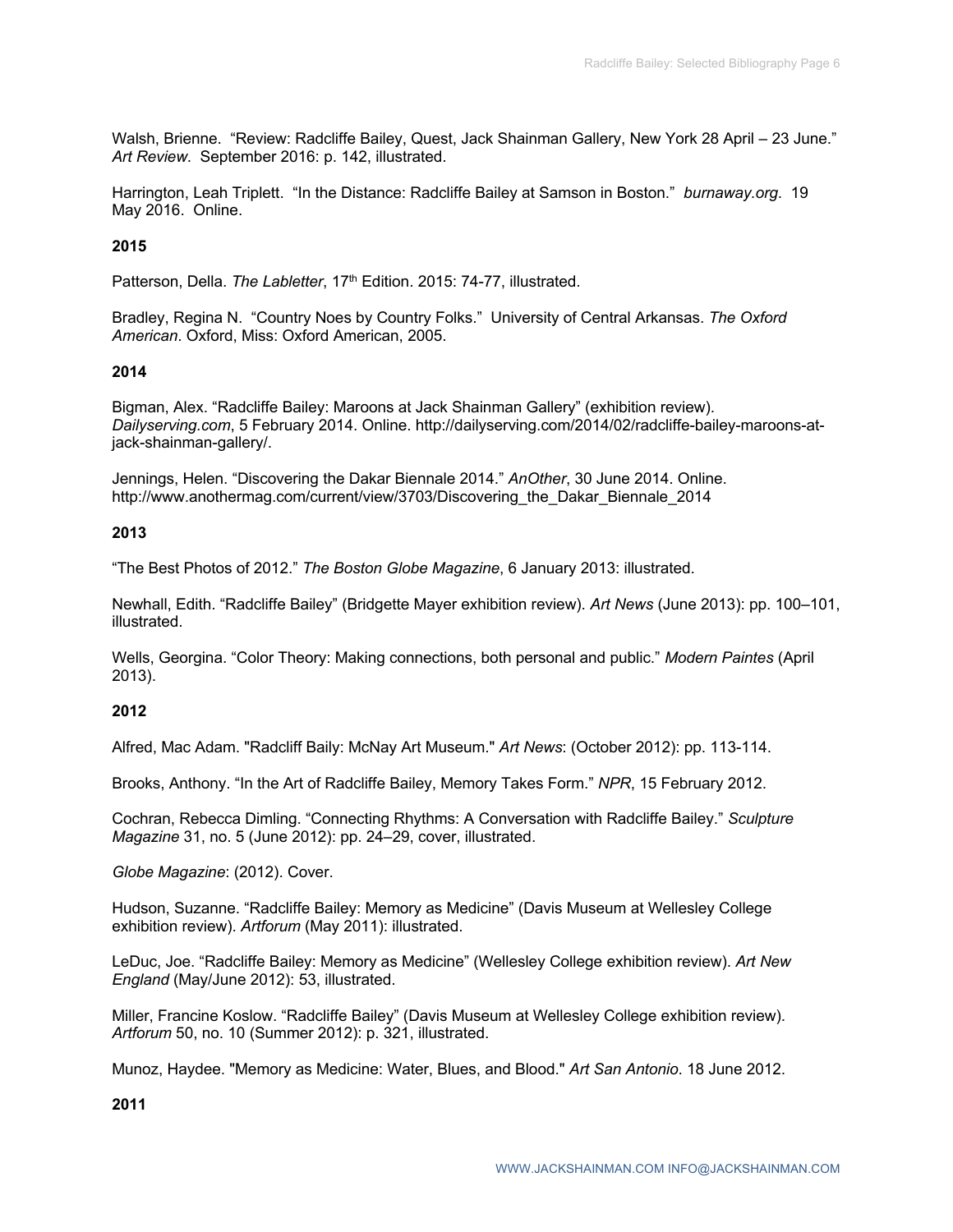Caldwell, Carla. "Atlanta artist Redcliffe Baily focus on WSJ." *Atlanta Business Chronicle*. 5 July 2011.

"Critic's Pick: Radcliffe Bailey, 'Outer Spaceways' at Jack Shainman Gallery" (exhibition review). *Time Out New York*, 5–11 May 2011: p. 68.

"Damien Hirst Airs Buzzy Art for Red Hot Chili Peppers Album, Frank Gehry Says Michelangelo Inspired His Skyscraper, and More Must-Read Art News." *ArtInfo*: (6 July 2012).

Dofman, Ariel. "Learning From Sting." *Harper's Magazine*. 1 September 2011.

Feaster, Felicia. "Arts: Radcliffe Bailey––The High salutes a hometown star". *Atlanta Magazine*. 1 July 2011. Web. 13 July 2011. <http://www.atlantamagazine.com/arts/story.aspx?ID=1452248>.

"Galleries–Chelsea: Radcliffe Bailey" (Jack Shainman Gallery exhibition review). *The New Yorker*, 23 May 2011: p. 16.

Haber, John. "5.16.11 – Space is the Place" (Jack Shainman Gallery exhibition review). *Haber Arts*. 16 May 2011. Web. 17 May 2011. <http://www.haberarts.com/2011/05/space-is-the-place/>.

Haines, Errin. "Radcliffe Bailey makes solo debut at The High" (exhibition review). *Washington Examiner*. 24 June 2011. Web. 30 June 2011. <http://washingtonexaminer.com/entertainment/2011/06/radcliffebailey-makes-solo-debut-high>.

Hudson, Susan. "Radcliff Bailey: Memory as Medicine." *Artforurm*. May 2011.

Jackson, Candace. "Southern Past, Modern Present: The Atlanta home of an artist interweaves his work and personal history." *The Wall Street Journal*, 8 July 2011: illustrated.

Pousner, Howard. "In the key of life" (High Museum of Art exhibition review). *Access Atlanta*. 25 June 2011. Web. 30 June 2011. <http://www.accessatlanta.com/atlanta-events/in-the-key-of-987938.html>.

Rice, Robin. "Re-View: Robin Rice on Visual Art: Bridgette Mayer Gallery undergoes a major transformation." *Philadelphia Citypaper.* 10 November 2011. Web. 14 November 2011. <http://www.citypaper.net/arts/2011-11-10-bridgette-mayer-gallery-renovation.html>.

"Sculpture." *Sculpture*. July-August 2011.

Sheets, Hilarie M. "In the Picture: Atlanta, Africa and the Past" (High Museum exhibition review). *The New York Times*, 3 July 2011: Arts & Leisure, illustrated.

"*Taking Root*." Museum. July-August 2011.

#### **2010**

Jones, Jonathan. "Afro-Modern at Tate Liverpool: Voyage of rediscovery" (exhibition review). *The Guardian* (UK), 28 January 2010.

Odita, Odili Donald. "The DNA of Radcliffe Bailey." *Inaugural Exhibitions*. (2010).

#### **2009**

Feaster, Felicia. "Soul Man." *The Atlantan*, December 2009.

Machal, Richard. "A Wider View." *Charlotte Observer*, 31 October 2009.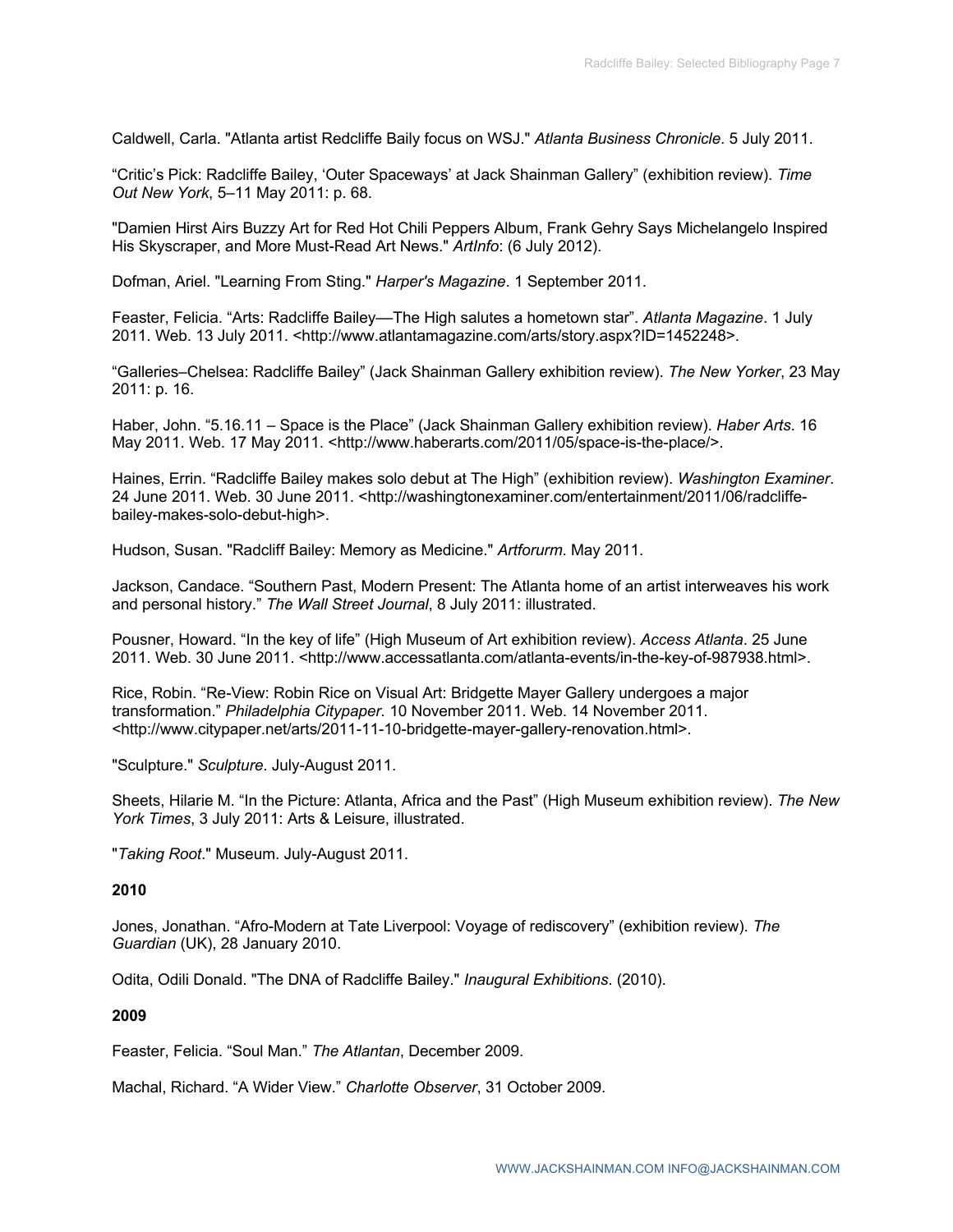Washburn, Mark. "Celebration Will be Grand Today." *Charlotte Observer*. 23 October 2009.

Washburn, Mark. "Almost Ready." *Charlotte Observer*. 14 October 2009.

Urbina, Ian. "Havana Biennial, in Which Chelsea Takes a Field Trip to Cuba." *The New York Times*. 1 April 2009.

Schaming, Corrina. "About the Artists." *Uncharted*. 2009. p. 5.

### **2008**

Carlin, T.J. "Sweet Sweetback's Badasssss Song." *Time Out New York*, 10–16 January 2008: p 72.

Cotter, Holland. "Making Secular Art Out of Religious Imagery." *The New York Times*, 29 October 2008.

Fernandez, Ana. "Alejandro Aguilera and Radcliffe Bailey: *Pitching*." *Emory Arts*. 2007.

Sean, Carroll. "NeoHooDoo: Art for a Forgotten Faith." *ArtForum*: June 2008.

Thomson, Carol. "Memory as Medicine: The art of an ancient soul." *Black Renaissance Nuhrl*: (Summer/Fall 2008.) p 62-67.

Whalen, Meg Freeman. "Making a Scene" (Mint Museum of Art exhibition review). *Charlotte Magazine*  (July 2008): illustrated.

### **2007**

Baker, R.C. "Best in Show." *The Village Voice*, 2007.

Cotter, Holland. "The Color Line." *The New York Times*, 27 July 2007.

Finch, Charlie. "Weekday Update." *Artnet.com*, 3 December 2007.

## **2006**

*The Kansas City Star*, 7 May 2006.

Leffingwell, Edward. "Radcliff Baily at Jack Shainman." *Art in America*. March 2006.

Odili, Donald Odita. "The Big Return." *Flow*. 2006.

## **2005**

"*The Human Touch: Selections from the RBC Dain Rauscher Art Collection"*

### **2004**

Cotter, Holland. "Thinking with Blood." *The New York Times*, 20 August 2004.

## **2003**

Cotter, Holland. "King of Music (and of All He Surveyed)." *The New York Times*, 18 July 2003.

Fleey, Peter. "Black President." *Frieze Magazine* (October 2003).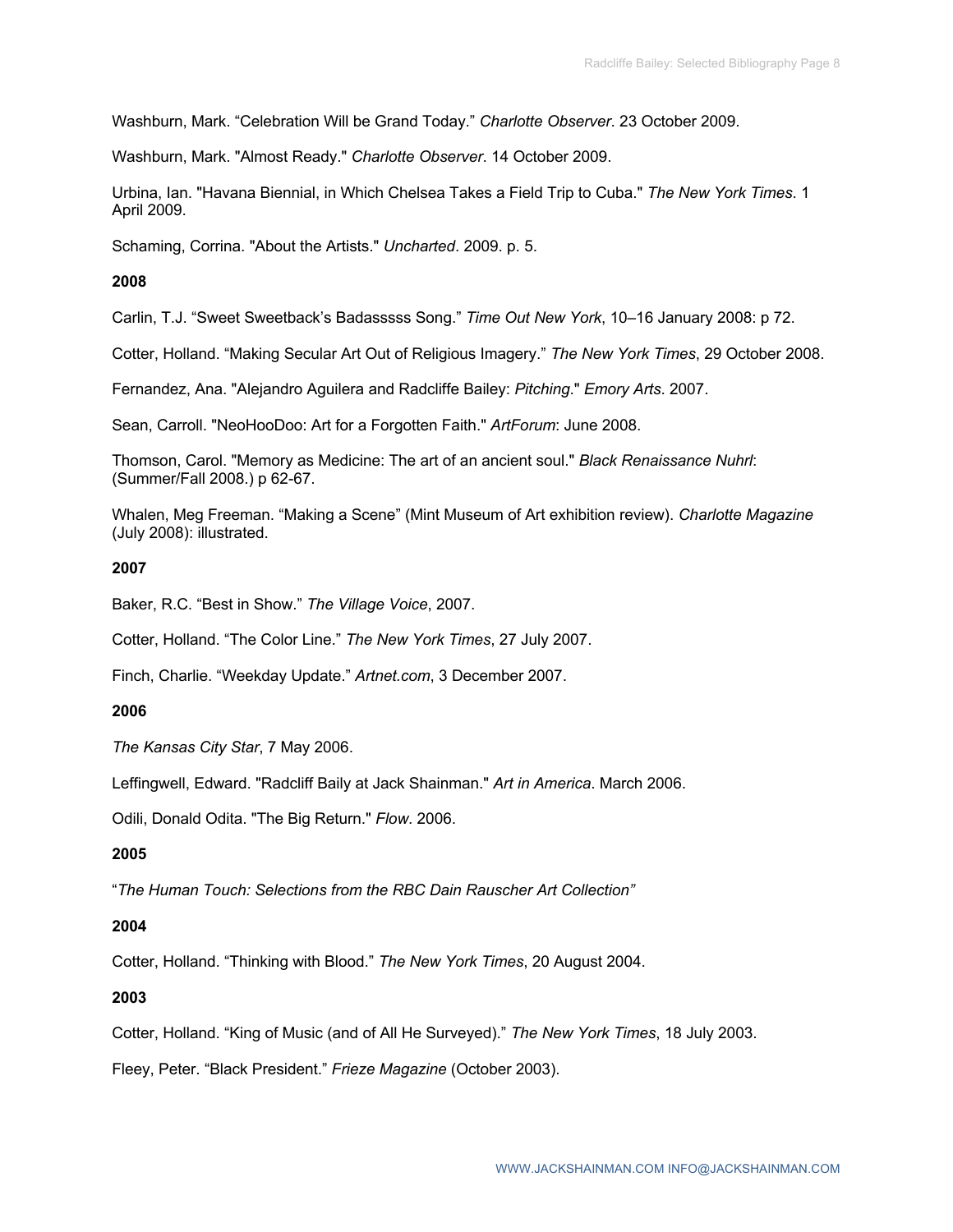Fox, Catherine. "Portraits of dignity, in many forms." *The Atlanta Journal-Constitution*, 16 April 2003: p. M2.

Koirala, Snigdha. "Black President." *BOMB* (Fall 2003).

Martin, Courtney J. "Black President: Art and Legacy of Fela Anikulapo-Kuti." *Flash Art International* 36, no. 232 (October 2003): pp. 56–57.

Pollack, Barbara. "The Afrobeat Generation." *The Village Voice*, 23–29 July 2003: p. 59.

"Radcliffe Bailey." *Images of the Spirit*. 2003.

"Radcliffe Bailey: Southern Crescent." *Thinking with Blood: Conflict and Culture in the American South*. 2003.

## **2002**

"Bailey Painting Commissioned by Ulrich Museum." *Review* (2002): p. 52.

Cullum, Jenny. "Common Cause." *The International Review of African American Art*, no. 3., 2002: p. 18.

Ibarra, Cathy. *The Kansas City Star*, 9 August 2002: p. 32, illustrated.

Patterson, Tom. "Quilting a Canvas." *Winston-Salem Journal*, 23 June 2002: pp. F1–F2.

"Scattered Artifacts." *The New York Times*, NJ Section, 7 April 2002: p. 9.

### **2001**

Atkins, Marcus. "Experience the 'magic' of Bailey and Powell at the Forum for Contemporary Art." *St. Louis American*, 26 April–2 May 2001: pp. C1–C4.

Colpitt, Frances. "Report From New Orleans; Southern Sensibilities." *Art in America* (November 2001): pp. 58–63.

Daniel, Jeff. "When Radcliffe Bailey talks (to himself), people listen." *St. Louis Post-Dispatch*, 19–25 April 2001: pp. 18–19.

Dimling-Cochran, Rebecca. "Radcliffe Bailey Review." *NKA: Journal of Contemporary African Art*, no. 15 (2001): p. 84.

Hackman, Kate. "Radcliffe Bailey: Works on Paper." *The Kansas City Star*, 7 September 2001: p. 24.

Marsh, Jan. "Bailey Continues to Mine the Depths of a Rich Heritage." *Review Magazine* (October 2001).

Thorson, Alice. "Collage-style artist conjures past, familial ties." *The Kansas City Star*, 28 September 2001: p. 25.

### **2000**

"Fly it High, Fly it Low, Leave it Up, Make it Go." *Charleston City Paper*, 31 May 2000.

Harvin, Stephanie. "Art Exhibit Explores Flag Issues." *Post & Courier*, 4 June 2000.

Heartney, Eleanor. "Radcliffe Bailey at Jack Shainman." *Art in America* (April 2000): p. 154.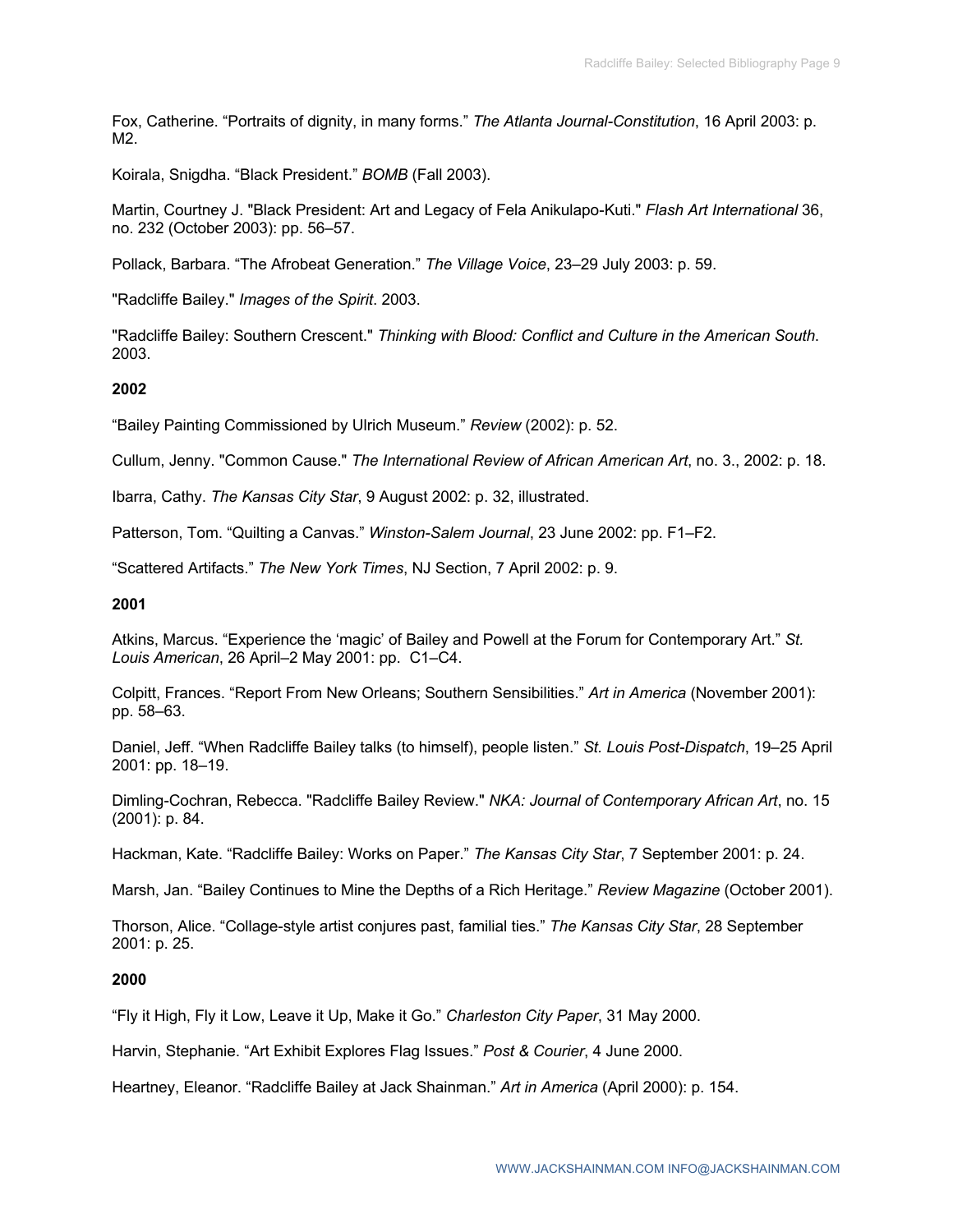"In the Shadow of the Flag." *Post & Courier*, 1 June 2000.

"Radcliffe Bailey: Mingus, Mingus." *Jazz and Visual Improvisations*. (2000).

"Radcliffe Bailey." *Our New Day Begun: African Artists Entering the Millenium*. (2000).

Starland, Tom. "Editorial Commentary." *Carolina Arts*, June 2000.

### **1999**

Bandrowski, Katherine. "Featured Previews." *Flatiron 2000* 5, no. 4 (Millennium Issue 1999): p. 79.

Cochran, Rebecca Dimling. "Cityscape Atlanta" (interview with Radcliffe Bailey). *Flash Art* (March/April 1999): pp. 59–60.

Johnson, Ken. "Radcliffe Bailey." *The New York Times*, 17 December 1999.

Sirmans, Franklin. "Radcliffe Bailey at David Beitzel Gallery" (exhibition review). *Flash Art* (Summer 1999): p. 137.

### **1998**

Fox, Catherine. "A Bridge Connecting Past, Future." *Atlanta Journal and Constitution*, 21 May 1998.

Reid, Calvin. "Radcliffe Bailey at David Beitzel" (exhibition review). *Art in America* (February 1998): p. 103.

### **1997**

"As Time Goes By: History and Sentimentality." *Whitney Museum of American Art Members Magazine* (Summer 1997).

Blaise, Oma. "Six Atlanta Artists: Where are they Now?" *Atlanta Homes and Lifestyles* (May/June 1997).

Brockington, Horace. "Radcliffe Bailey at David Beitzel Gallery." *The Critical State of Visual Art in New York*, 1 June 1997.

Burns, Kephra. "Reframing Black Art." *Essence Magazine* (July 1997): p. 106.

Carlozzi, Annette. "Radcliffe Bailey." *Radcliffe Bailey*. 1997.

Ebony, David. "New York Top Ten." *Artnet Magazine* (May/June 1997).

Fox, Catherine. "The Keeper of the Flame." *The Atlanta Journal Constitution*, 30 May 1997.

Gregory, Deborah. "People Under 30: Radcliffe Bailey." *Essence Magazine* (August 1997): p. 62.

Jackson, Sandra D. "I'll Take you there." *As Time Goes By: History, Memory, and Sentimentality*. 1997.

Leonard, Pamela Blum. "Colors, Layering Show Bailey's Growth." *The Atlanta Journal*, 18 April 1997.

Locke, Donald. "School of Thought." *Creative Loafing*, 10 May 1997.

Merkling, Frank. "The Aldrich Museum Rounds up the Best of NYC Gallery Scene." *The News Times*, 23 October 1997.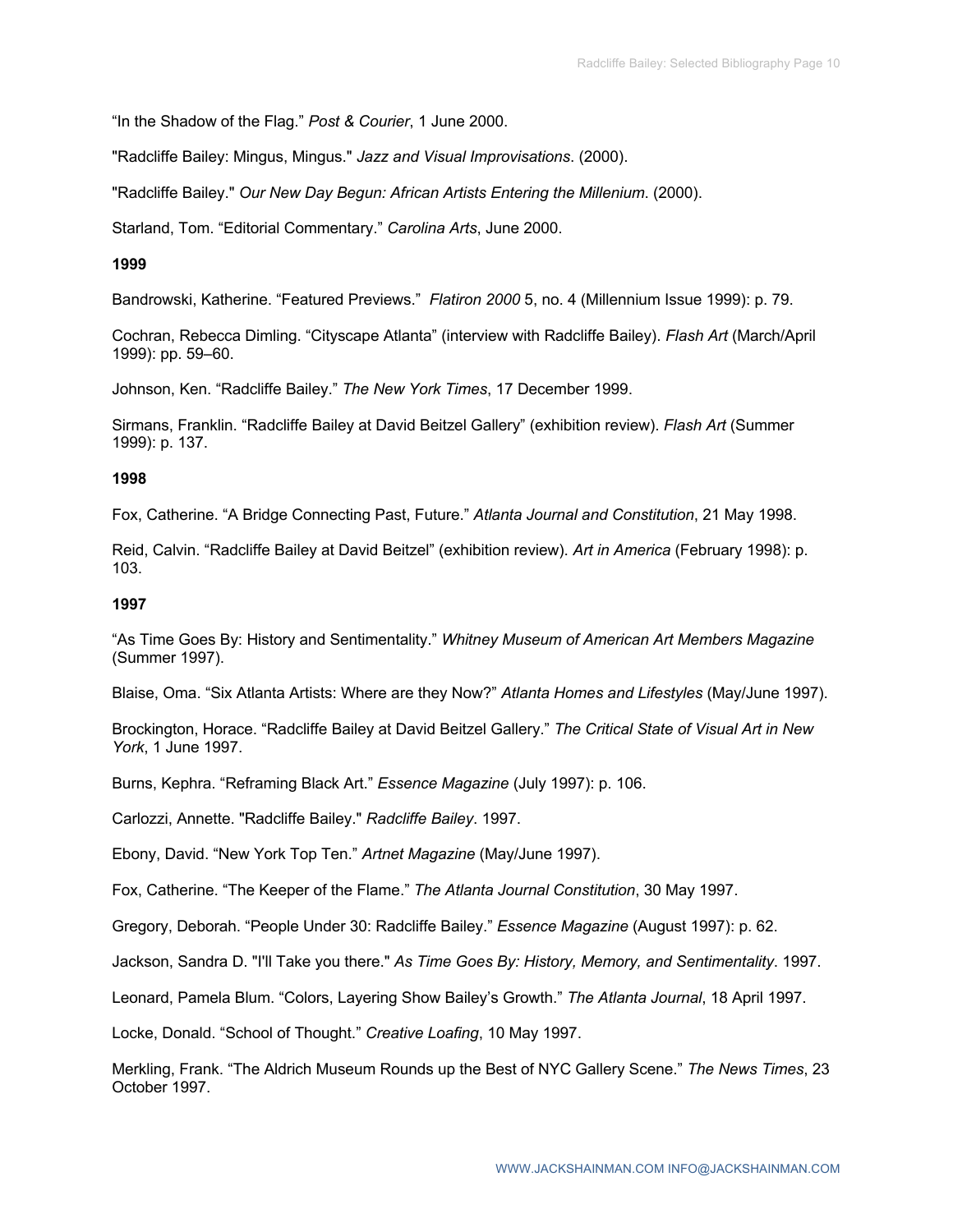O'Connell, Linda Matys. "As Time Goes By." *The Sunday Advocate*, 15 June 1997.

Wasllik, Jeanne Marie. "Radcliffe Bailey, Recent Works." *New York Arts Magazine* (June 1997): p. 22.

"Whitney Museum of American Art." *The New York Times*, 18 July 1997.

"1996 in Review: Public Art." *Art in America Annual Guide* (1997–1998).

### **1996**

Cullum, Jerry. "City Focus: Atlanta." *Art News* (April 1996).

Cullum, Jerry. "Radcliffe Bailey: *In Nuh Watuh* at Fay Gold." *Art Papers* (January/February 1996): p. 50.

Merkling, Frank. "Art from the garden, in-your-face, on high." *The Danbury News Times*, 30 May 1996.

Powell, Kevin. "Radcliffe Bailey." *Vibe* (1996): p. 115.

*Out of Bounds: New Work by Eight Southeast Artists* (exhibition catalogue). Atlanta: Nexus Contemporar Art Center, 1996.

*"*Radcliffe Bailey." *Out of Bounds: New Work by Eight Southeast Artists* (exhibition catalogue). Atlanta: Nexus Contemporar Art Center. 1996. p. 17.

Scoble, Ilka. "Contemporizing the Accessible: Radcliffe Bailey." *Cover Magazine* (January 1996): p. 41.

Smith, Roberta. "In Connecticut, the Old Meets the New." *The New York Times*, 12 July 1996.

Zimmer, William. Exhibition Review of *No Doubt: African-American Art of the '90s* at the Aldrich Museum of Contemporary Art. *The New York Times*, 28 July 1996.

### **1995**

Aukeman, Anastasia. "Radcliffe Bailey: Railroad Spikes, Tintypes, and African Votives." *Art News*  (November 1995): p. 112.

Goldberg, Vicki. "In Houston, Rebuilding by Creating." *The New York Times*, 16 July 1995: pp. 26–27.

Harn, Samuel P. "Radcliff Bailey: Solar Taps." *Inner Eye: Contemporary Art from the Marc and Livia Strauss Collection*. (1995). p. 17.

Humphrey, Jacqueline. "Home can be haven or hell." *Greensboro News & Record*, 22 September 1995.

Lewis, Joe. "Radcliffe Bailey." *Art in America* (March 1995).

Melrod, George. "Rethinking History." *Art & Antiques* (October 1995): p. 33.

Sturrock, Staci. "Radcliffe Bailey: Young artist makes own history." *Greenville News*, 8 January 1995: p. 1F.

Tuck, Angela. "Radcliffe Bailey: Artworks honor the struggle." *The Atlanta Journal-Constitution*, 31 December 1995.

York, Kristi. "Mixed-Media Artist: Radcliffe Bailey." *Edge Magazine*, 13 January 1995.